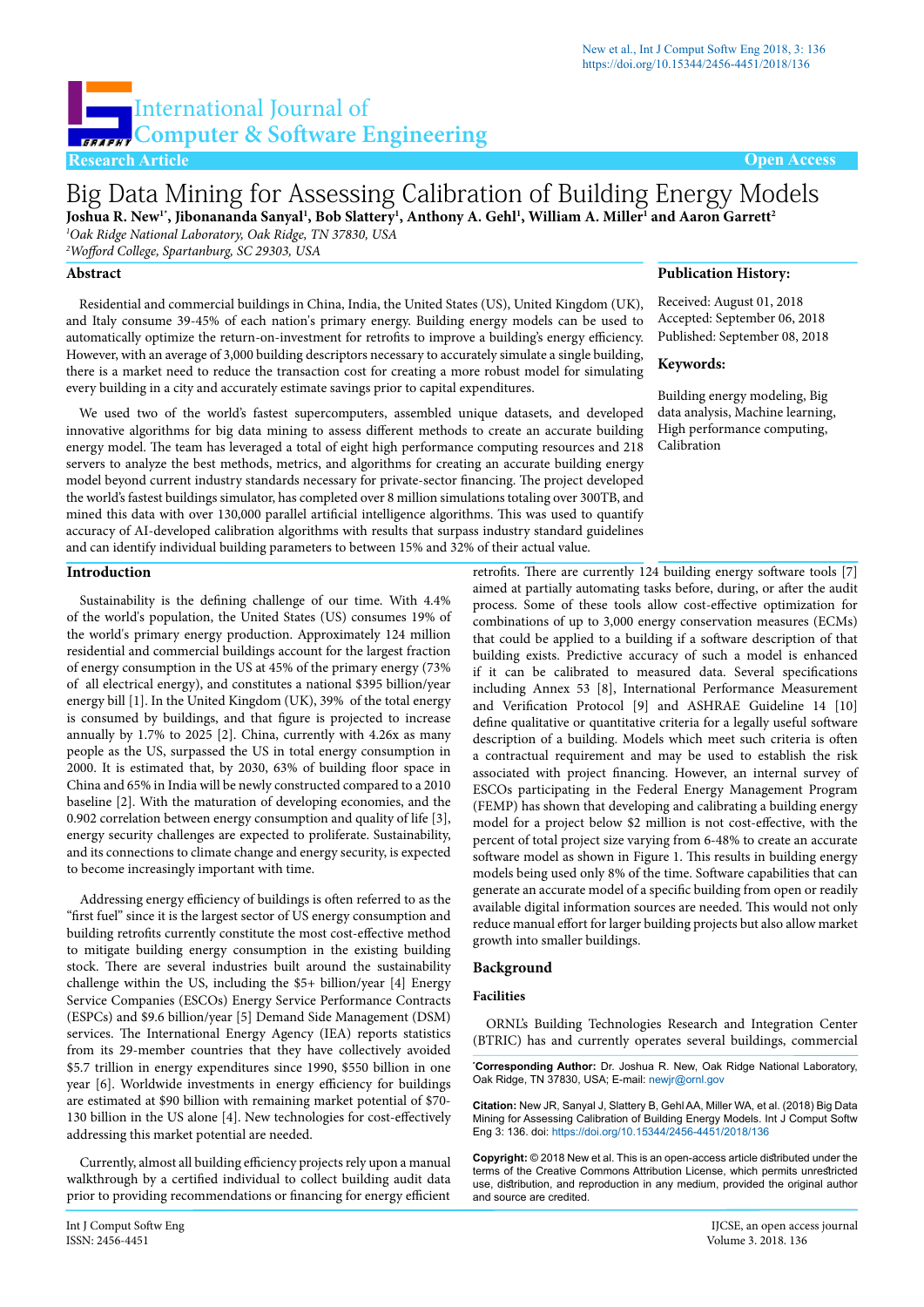and residential, as research facilities for testing energy efficient technologies. To remove the confounding variable of human behavior, the buildings are robotically emulated for control of lights, TV, thermostat, shower, clothes washer and dryer, opening/ closing refrigerator doors, and human emulation (i.e. heat/moisture generation) in different rooms as defined by benchmarks based on human time of use studies. This allows a cleaner, full-scale, realworld comparison among different (prototype) technologies for the same occupancy, building, and heating/cooling season. The data from these buildings range from approximately 100-650 sensor channels per building; they are measured from standard sensors or devices termed internet of things (IoT), and communicated through the data acquisition system to a centralized web server. The data is typically polled every 5-10 seconds and aggregated for storing the data at 30 second to 15- minute resolution, depending on the needs of the experiment. There are several software tools built on top of this data for automated quality assurance and control (QA/QC), alarm notification to experimenters for sensor health issues, aggregation of hourly to monthly trends, dashboards for visualization, download systems for selecting data of interest to common data formats, and provenance systems for tracking use of data elements over time.

The authors are thankful to the Oak Ridge Leadership Computing Facility (OLCF) and eXtreme Science and Engineering Discovery Environment (XSEDE) which have provided high performance computing (HPC) resources and expert support for eight HPC machines.

#### **Calibration**

The Autotune project began in 2011 with the goal of creating a fully automated calibration process for calibrating a building energy model so that simulation output matches measured data within ASHRAE Guideline 14 requirements. The project has been able to identify an automated algorithm that surpasses the 30% error requirement for hourly data with an average error rate of 3.6% for 20,000 buildings, documented methods in over 30 peer-reviewed publications ([bit.ly/](http://bit.ly/autotune_science) [autotune\\_science\)](http://bit.ly/autotune_science), and made the code open-source on GitHub [\(bit.](http://bit.ly/autotune_code) [ly/autotune\\_code](http://bit.ly/autotune_code)) via the permissive UT-Battelle license for free commercial use.

The best-performing algorithm of the 130,000 tested on 20,000 buildings in terms of accuracy, speed, and robustness for general building calibration was a variant of the Non-Dominated Sorting Genetic Algorithm II (NSGA-II). NSGA-II is an evolutionary algorithm which was modified to use islanding where potential solutions could migrate between a fast-evolving island of fitness evaluations using 4 days of data vs. a slower and more thorough evaluation of fitness using a full year's data [23]. We leverage the NSGA-II algorithm identified in this previous work to quantify the calibration performance for each building type as part of this study (Table 1).

|                                                                                                                                               |             | <b>ASHRAE</b><br>G14 Requires | Autotune<br>Results |
|-----------------------------------------------------------------------------------------------------------------------------------------------|-------------|-------------------------------|---------------------|
| Monthly utility data                                                                                                                          | CV(RMSE)    | 15%                           | 1.20%               |
|                                                                                                                                               | <b>NMBE</b> | 5%                            | 0.35%               |
| Hourly utility data                                                                                                                           | CV(RMSE)    | 30%                           | 3.65%               |
|                                                                                                                                               | <b>NMBE</b> | 10%                           | 0.35%               |
| Table 1: Auotune calibration surpasses ASHRAE G14 requirements.                                                                               |             |                               |                     |
| Results from a 20,000+ building calibration study, involving building                                                                         |             |                               |                     |
| types representing 80% of U.S. Commercial Floor Space and 47-470<br>tunableinputseach, show predication of building electrical use within 4%. |             |                               |                     |

Relevant background for this paper include the  $260 \text{ m}^2$  (2800 ft<sup>2</sup>) home in the Wolf Creek subdivision of Oak Ridge referred to as WC4 [11]; autonomous QA/QC with gap-filling by throwing away existing data and measuring how well different statistical [12], filtering [13], and machine learning [14] techniques to automatically handle questionable data; and over 130,000 parallel algorithmic instances of



Int J Comput Softw Eng IJCSE, an open access journal ISSN: 2456-4451<br>ISSN: 2456-4451<br>Volume 3. 2018. 136 Volume 3. 2018. 136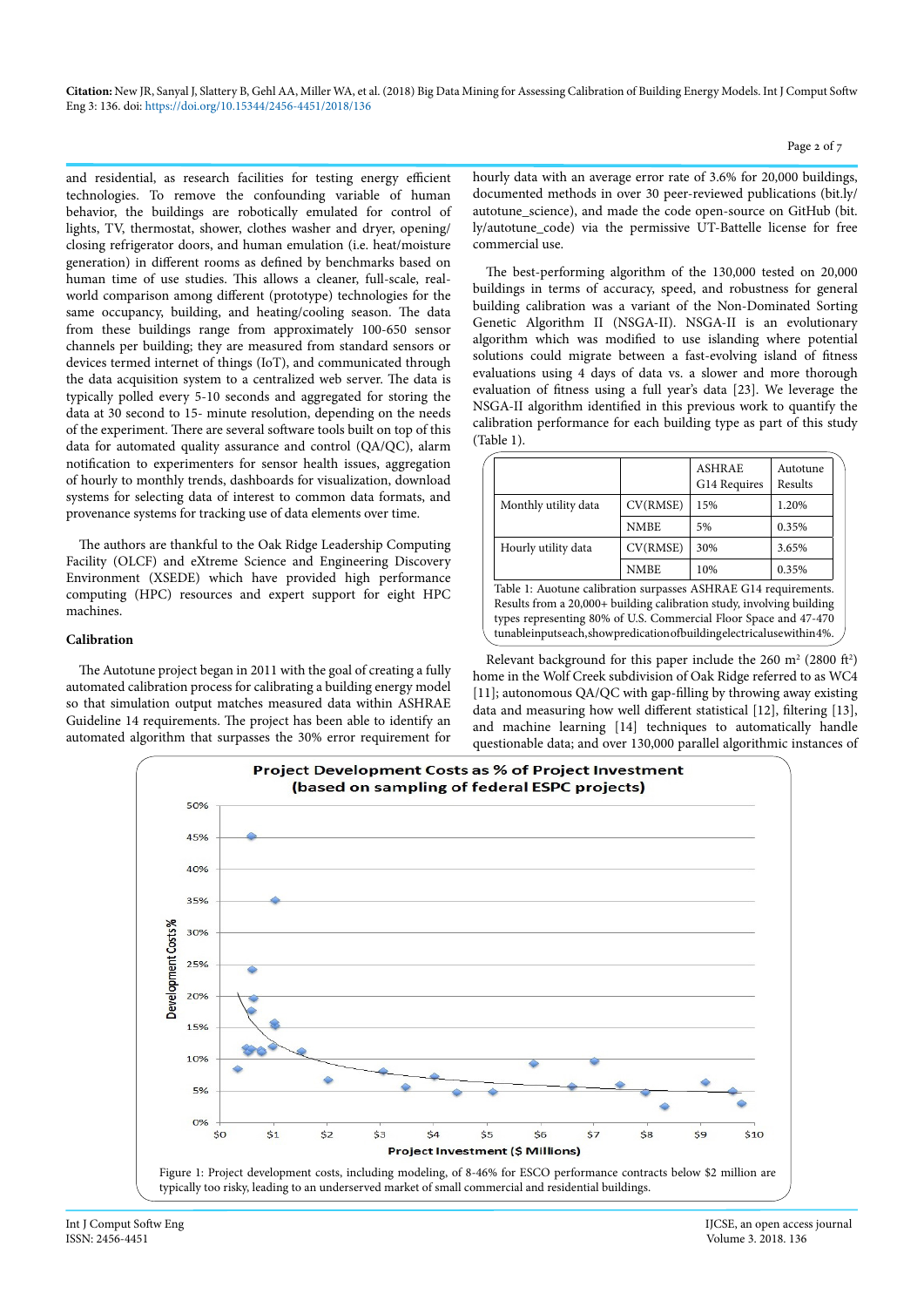artificial intelligence (AI) algorithms were investigated using multiple HPC resources and over 200 university Linux machines to assess the robust, accurate, and timely calibration of building energy models [15] under multiple conditions (e.g. building types, tunable parameter conditions, number and resolution of data channels) defined by benchmark calibration tests.

The 130,000 AI instances included tests using the following classes of algorithms: linear and non-linear regression, feed forward and recurrent neural networks, C- and K-means clustering with localmodels, support vector machines, Gaussian mixture models, selforganizing maps, regression trees, time modeling, and genetic algorithms. Ensemble learning was used where output of one algorithm would serve as the input of another to create a tree of AI algorithms referred to as a hierarchical mixture of experts. Multiple algorithms in each class, or combination of algorithms, was explored using multiple meta-parameter settings (e.g. learning rate, activation function, number of individuals) to define the individual "AI instances" tested in previous work [15,19]. To leverage the project for more general scientific challenges, the authors created 2 core capabilities that require data mining for actualized building energy savings. The 2 core capabilities are:

#### **HPC Simulation**

The world's #1 fastest buildings simulator, a software package referred to as AutoSIM designed on OLCF's Titan supercomputer (at the time the world's fastest and now the nation's 2nd fastest at the time of this writing), was developed with the ability to compute 524,288 annual building simulations and write 45 terabytes (TB) of data to disk in 68 minutes [16]. Two-thirds of this time was spent writing the results to disk, which consisted of 96 channels of simulation results at 15-minute resolution for a year (~35MB) for each building. This was developed to support full HPC scalability for a built-for-desktop executable so long as instances of a simulation are independent and require HPC resources in order to achieve a time-to-solution constraint for project success. The repeated application for large-scale sensitivity analysis, uncertainty quantification, and calibration studies resulted in over 8 million simulations and 200TB of simulation "big data" to be data mined for the purposes of improved calibration.

This capability has now been leveraged for simulating building energy models for over 130,000 buildings in Chattanooga, TN in partnership with the electric utility. A digital twin of the utility was created to assess the energy, demand, emissions, and cost savings for every building in their area and aggregate this to utility-scale savings. To date, this capability has been leveraged for over 2.5 million simulations totaling 12TB with the ability to turn-around buildingspecific savings for each of 135,481 buildings in 6.5 hours [17,18].

The simulation data is then post-processed to show impact on critically-loaded feeders, substations, and entire utility along with visualizations to make this big data analysis more intuitively understood by leveraging interactive, web-based visual analytics.

#### **Science automation**

In many respects, science can be considered a search through the space of possible models to find one that sufficiently describes observables. In order to automate this search, the team developed an HPC-capable suite of model-creating (i.e. machine learning) algorithms which could compute and report figures of merit regarding memory overhead, computation time, cross-validated result

accuracy, and robustness to inform selection of the best algorithm for a set of benchmark problems. This software suite of machine learning algorithms, we refer to as MLSuite [19], is composed of proprietary, open source, and theoretical extensions [20] to machine learning algorithms underneath an eXtensible Markup Language (XML) interface that has been used to simultaneously run over 100,000 instances of (variants or ensembles of) 10 machine learning algorithms in parallel on 2 supercomputers and 218 Linux-based compute resources identified by internet protocol addresses. Instead of performing a limited search based upon an investigator's knowledge of the capabilities and deficiencies of individual AI algorithms, MLSuite allows a much more extensive search to find/generate the best function that maps one set of data to another.

#### **Research Study**

Previous research reported less than 40% correlation [21] between matching an experiment with 8,760 data points (e.g. hourly electric utility bills required by ASHRAE G14) and an accurate input file for a simulation (e.g. software description of a building). The purpose of this study is to assess multiple calibration algorithms to quantify the accuracy for each commercial building type in terms of matching whole-building electrical energy use as well as a recently-developed technique that can be used to assess how accurately a calibration procedure recovers the true building parameters. We explicitly do not address QA/QC procedure, but acknowledge that data which has not been curated could result in a worse, rather than improved, model if used in calibration.

#### **ZEBR alliance WC4**

The experimental facility used for this study employed several energy-efficient technologies that were compared against the other 3 residential buildings in the subdivision for assessment of energy savings. The previously unpublished details of the WC4 building are as follows.

| Roof                         | Infrared reflective asphalt shingle                                                           |
|------------------------------|-----------------------------------------------------------------------------------------------|
| Roof deck                    | Radiant barrier                                                                               |
| Roof deck<br>ventilation     | 2.54cm (1 inch) expanded polystyrene (EPS) and<br>2.54cm air space                            |
| Attic                        | RUS-50 blown-fiber insulation, 40.6cm (16)<br>inches) on-center framing, with radiant barrier |
| Cladding                     | Acrylic stucco and stack stone                                                                |
| Wall                         | RUS-30 EPS exterior insulation with 1/2"<br>plywood, 40.6cm (16 inches) on-center             |
| Wall cavity                  | Low-emittance foil facing gypsum board                                                        |
| Window                       | Triple-pane, low emittance, Argon gas filled                                                  |
| Floor                        | 61cm (24 inch) on-center framing with ductwork<br>between the two floors                      |
| Foundation                   | Sealed crawlspace with RUS-10 polyisocyanurate<br>foil-faced insulation                       |
| Weather resistive<br>barrier | Liquid applied                                                                                |
| Foundation wall              | Spray-applied, polymer-enhanced asphalt to the<br>exterior block wall                         |
| Equipment                    | Energy Star rated clothes washer, refrigerator and<br>dishwasher                              |
| Air conditioning<br>system   | Dual capacity, variable speed blower, SEER 18.4;<br>HSPF 9.1 air-source heat pump             |
| Water heating                | Prototype heat pump water heater                                                              |
| Lighting                     | Solid state, highly-efficient LEDs                                                            |
| building used in this study. | Table 2: Summary of the primary energy-saving properties of the WC4                           |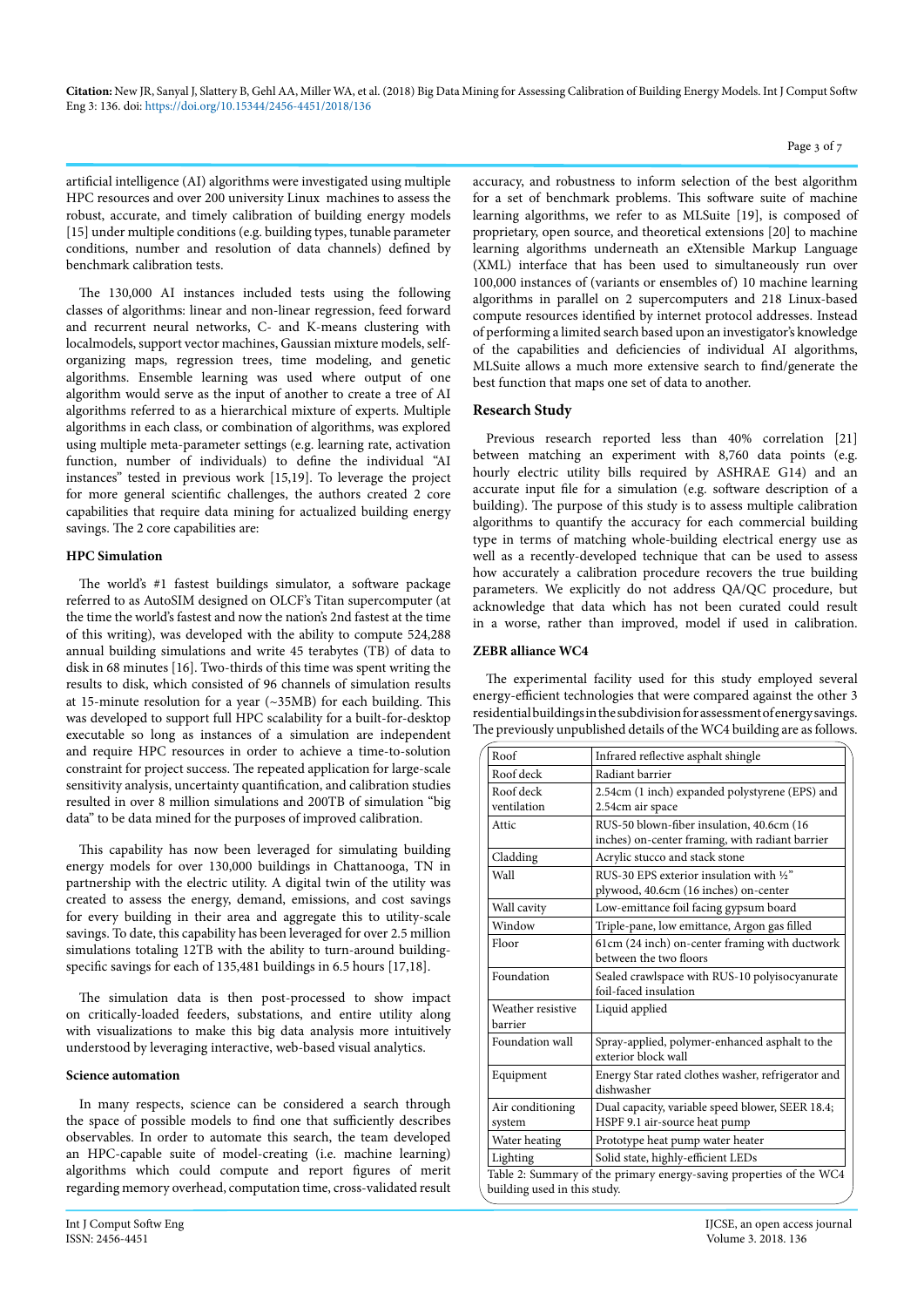#### **Sensors**

For our experiment, there were 249 channels collecting 15-minute data on physical properties of the building. While each sensor's transmitting device, final channel/location (i.e. column of a spreadsheet), technical specifications, long description, physical location, and responsible investigator are recorded, only the aggregated sensor types are reported here.

| Quantity       | Sensor Type                                                | Units                                   |
|----------------|------------------------------------------------------------|-----------------------------------------|
| 1              | Total home energy use                                      | kWh                                     |
| 119            | Temperature                                                | °F                                      |
| 51             | Humidity                                                   | % RH                                    |
| 26             | Moisture                                                   | mOhms correlated to<br>density of water |
| 32             | Heat Flux                                                  | BTU/hr*ft2 or<br>millivolt equivalent   |
| 9              | Energy                                                     | watt-hours                              |
| 5              | Solar irradiance, flux density                             | BTU/hr*ft2                              |
| 2              | Pressure                                                   | psi                                     |
| $\mathfrak{D}$ | Thermal zone damper status                                 | Open/closed                             |
| 1              | Heat pump valve status                                     | Forward/Backward                        |
| 1              | Air flow rate                                              | cfm                                     |
|                | Table 3: Summary of sensor types used in the WC4 building. |                                         |

**Combining sensor data with simulation**

A common situation in many domains is that simulation engines often do not capture (as inputs) or report modeled data (as outputs) all the fields of interest to subject matter experts. It is well known that records of average material properties (e.g. ASHRAE Handbook of Fundamentals), manufacturer labels or technical specifications on products shipped, and calibrated laboratory measurements of the materials can report significantly different values relevant to the accurate simulation of that material.

There are currently 58 whole-building simulation engines [7] which typically use physics-based calculations to estimate the energy consumption of a building based on a building description and weather data. In this study, we use EnergyPlus, DOE's flagship whole-building simulation product. An EnergyPlus input file typically contains approximately 3,000 inputs that describe the material components, occupancy and equipment schedules, systems, and other details necessary to perform reliable energy calculations. Depending on the needs of a project, subject matter experts can encode uncertainties (e.g. minimum, maximum, distribution, and mathematical constraints) of simulation inputs. An online system was created to test calibration for EnergyPlus simulations used in this study. This capability was used to identify what combination of material properties throughout the building could explain the multiple signal signatures detected. In this experiment, we focused on 108 simulation inputs which are summarized as follows: (1) Material properties (thickness, conductivity, density, specific heat, thermal absorptance, solar absorptance, and visible absorptance), (2) Window glazing (U-factor and solar heat gain), (3) Zone infiltration, and (4) Shadow calculations.

It is common for simulation engines to not output the type or resolution of data for all sensors placed in an experiment. In this

study, we look at different types and resolution (monthly vs. hourly) of sensor data from the facility and describe these in the context of the following experiments.

#### **Experiments and Results**

in existing buildings.

The team of building experts qualitatively identified the parameters that were believed to most impact energy consumption of a building. These inputs were then manually defined as having a minimum and a maximum physically-realistic range that one would typically see in today's buildings. A subset of these parameters was occasionally grouped in order to vary whole-building infiltration, lighting density, or plug load density rather than doing so individually by thermal zone (i.e. a room in the building). These parameters and ranges were then used as uncertain inputs to be recovered by calibrating the building energy model to measured data. A summary of the work for each building type is shown in the following table.

| <b>Building Type</b>     | Inputs | Groups |
|--------------------------|--------|--------|
| Medium Office            | 81     | 36     |
| Large Office             | 85     | 43     |
| Warehouse                | 47     | 44     |
| Full Service Restaurant  | 49     | 49     |
| Quick Service Restaurant | 54     | 54     |
| Stand-alone Retail       | 59     | 55     |
| Small Office             | 72     | 58     |
| Large Hotel              | 110    | 67     |
| Supermarket              | 78     | 72     |
| Midrise Apartment        | 155    | 78     |
| Strip Mall               | 113    | 85     |
| Primary School           | 166    | 109    |
| Secondary School         | 231    | 122    |
| Small Hotel              | 282    | 131    |
| Hospital                 | 227    | 139    |

The calibration process for each building type was conducted using simulation from world-class high performance computing facilities. The electricity use in Joules for both monthly and hourly was calibrated by modifying simulation inputs within the allowable ranges with calibration accuracy plotted for different calibration algorithms that were tested. The box-and-whisker plot of results, shown in the tables below, indicate that calibrating to a specific variable (e.g. electricity use, Figure 2) is not highly correlated with accuracy in other (uncalibrated) energy use (e.g. natural gas, Figure 3).

The largest mean hourly CV (RMSE) was 15.84% (Large Office) while the next highest was under 10%. The average hourly CV (RMSE) was 3.9% (less than 30% required by ASHRAE G14) and average monthly CV (RMSE) was 1.12% (less than 15% required by ASHRAE G14). The NMBE for all buildings was within 1.2% for both hourly and monthly. The natural gas results also serve as a frame-of-reference for how far off an uncalibrated simulation could be compared to a calibrated simulation.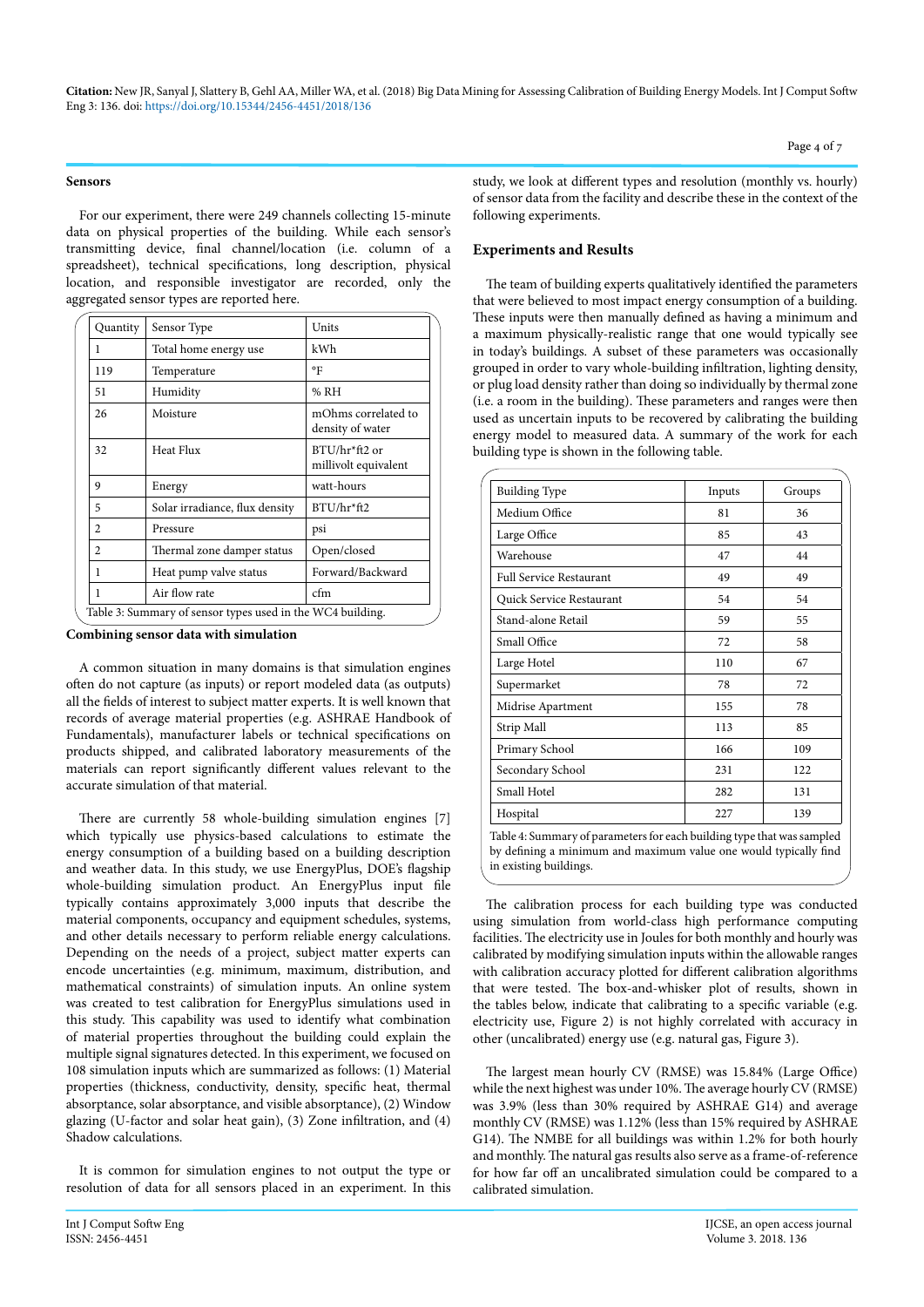

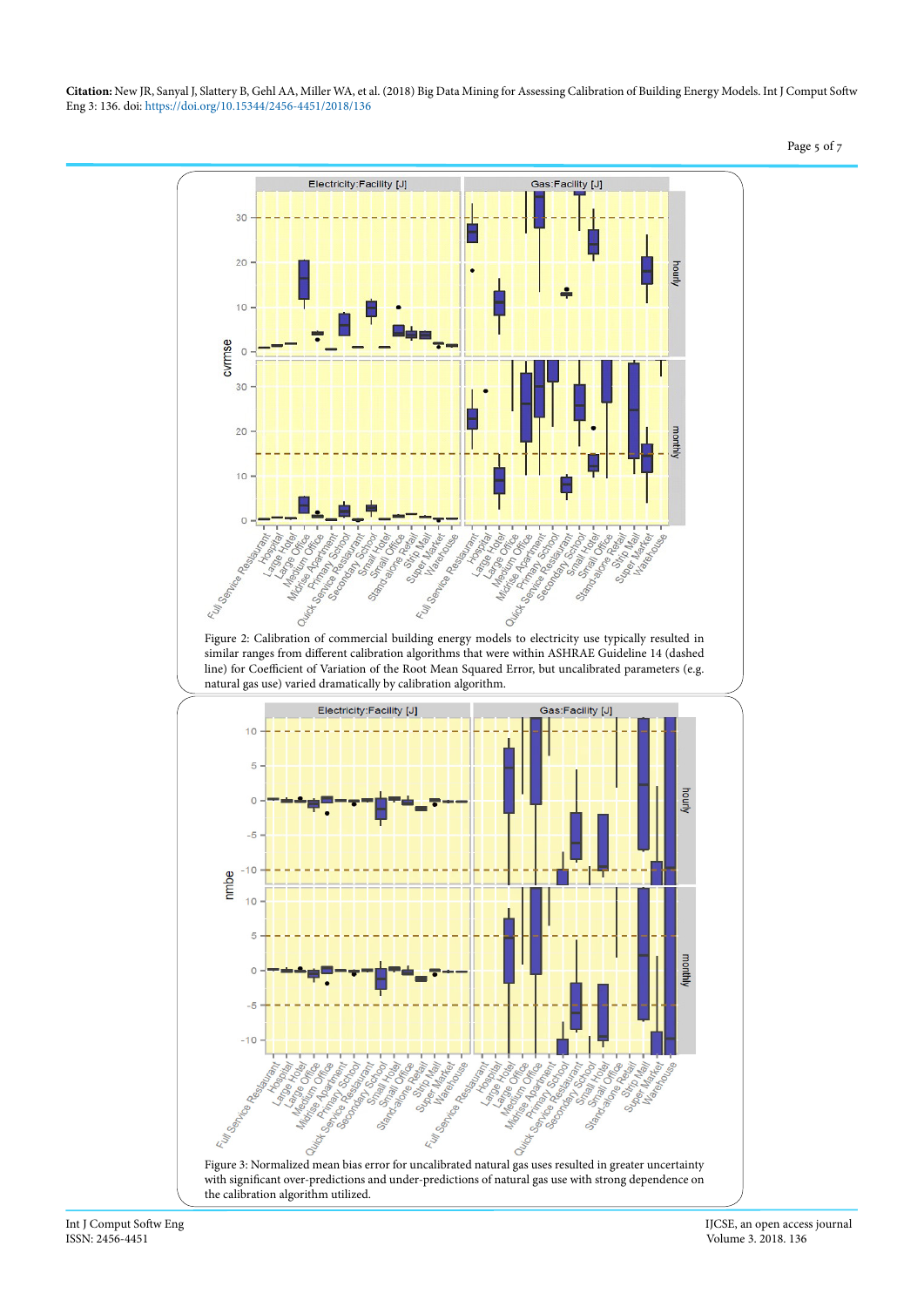Current industry guidelines, protocols, and the basis for financing projects based on uncertainty of model-predicted savings is, as of the time of this writing, solely based on the model's ability to match measured energy use. However, this research is informing the process of an update to ASHRAE Guideline 14 and helped develop a new standard method of test to evaluate the model in terms of what matters most – its ability to accurately characterize the real building. The team has contributed to and used ANSI/RESNET Standard 1201 [22] to conduct large-scale tests of various calibration algorithms on the recovery of the actual building properties (e.g. ceiling insulation level) through the process of modifying inputs so that simulation output matches whole-building electrical energy consumption. In the following figure, the minimum, mean, and maximum of an ensemble of calibration algorithms was assessed. It can be seen that the best models produced by the best calibration algorithms (min row at bottom) have virtually no error in matching a tunable parameter to the building's true parameter value (e.g. insulation R value), with a mean ranging between 16% and 30%, and a maximum of nearly a factor of 2. It should be noted that the maximum error is strongly constrained by the minimum and maximum values allowed for each tunable parameter.

### **Conclusion**

Eight supercomputers, including 2 high performance computing resources that were the world's fastest, and 218 Linux machines were used to test 130,000 artificial intelligence algorithms in parallel for the calibration of building energy models to measured data. While

calibrated models from most algorithms were within the range specified by ASHRAE Guideline 14, uncalibrated energy use can remain significantly different. More importantly, the actual input parameters that characterize the building can often be tuned between 15% and 32%. Further research is needed to identify robust calibration algorithms, ensemble approaches, or post-processing techniques to drive this input-side error down further. By doing so, industry can recover a reliable software model of a building from electrical use for securing favorable financing terms, setting guaranteed savings rates in performance contracts, and making the world's built environment more energy efficient.

### **Acknowledgment**

This work was funded by field work proposal CEBT105 under DOE Building Technology Activity Number BT0201000. This research used resources of the Oak Ridge Leadership Computing Facility at ORNL, which is supported by the Office of Science of the DOE under Contract No. DE-AC05-00OR22725. ORNL is managed by UT-Battelle, LLC, for DOE under contract DE-AC05-00OR22725. This manuscript has been authored by UT-Battelle, LLC, under Contract Number DEAC05-00OR22725 with DOE. The United States Government retains and the publisher, by accepting the article for publication, acknowledges that the United States Government retains a non-exclusive, paid-up, irrevocable, world-wide license to publish or reproduce the published form of this manuscript, or allow others to do so, for United States Government purposes.